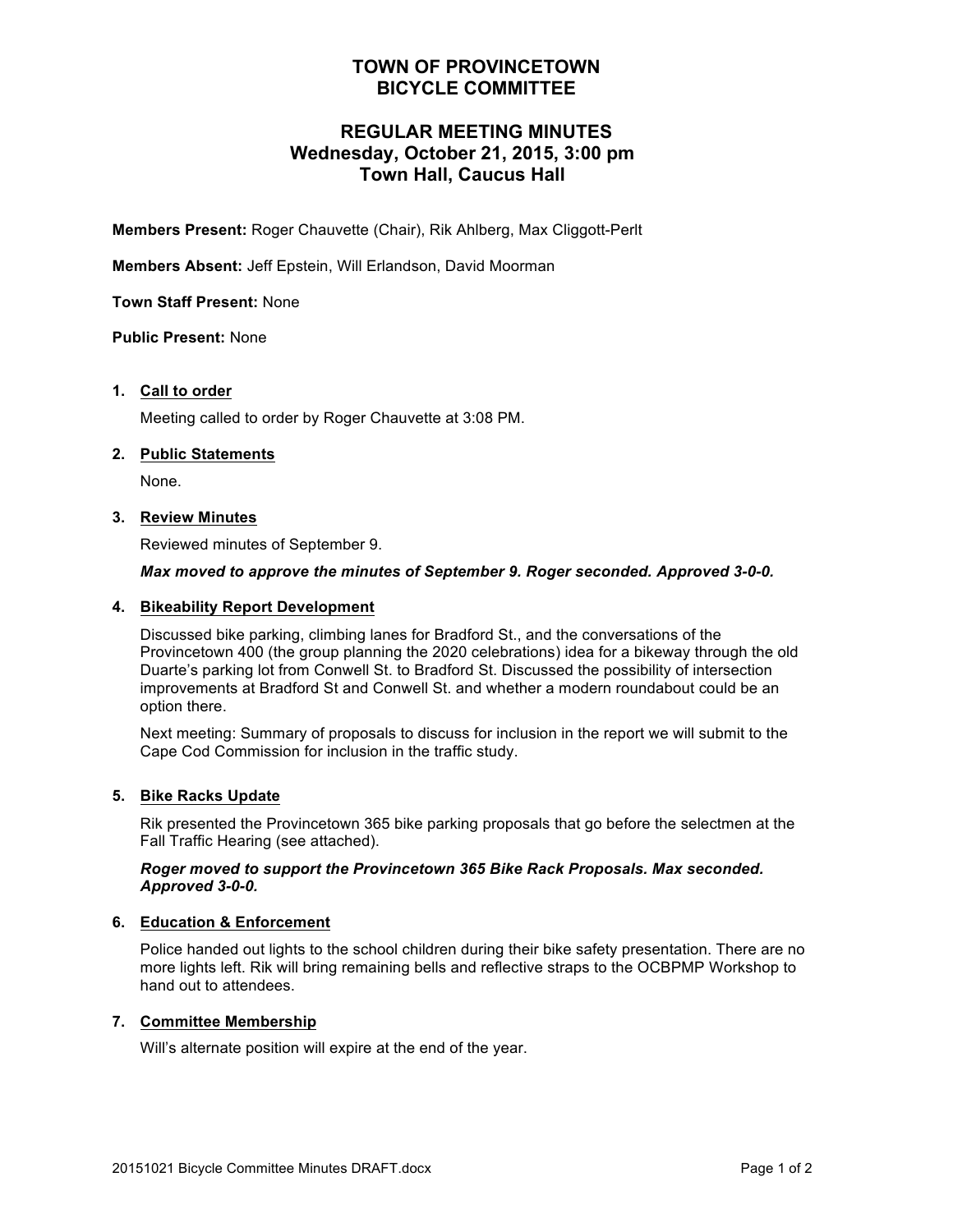### **TOWN OF PROVINCETOWN BICYCLE COMMITTEE**

### **8. New Business**

Rik mentioned that the Beautification Committee is looking for new members.

### **9. Next Meetings**

Next committee meeting is scheduled for October 18 @ 3 PM.

Next OCBPMP Steering Committee meeting will be October 22. Roger is planning to attend.

Conwell St. Bicycle Improvements Project will go before the Board of Selectmen on November 9 @ 6 PM. They will be selecting one of the proposed alternatives.

Fall Traffic hearing is at Town Hall on November 10 @ 6 PM.

Save the date for the OCBPMP Workshop here at Town Hall on November 12 @ 4 PM.

### **10. Member statements**

None.

### **11. Adjourn**

Max moved to adjourn at 4:15 PM.

Respectfully submitted, Rik Ahlberg

Attachments: Provincetown 365 Bike Rack proposal (8 pages)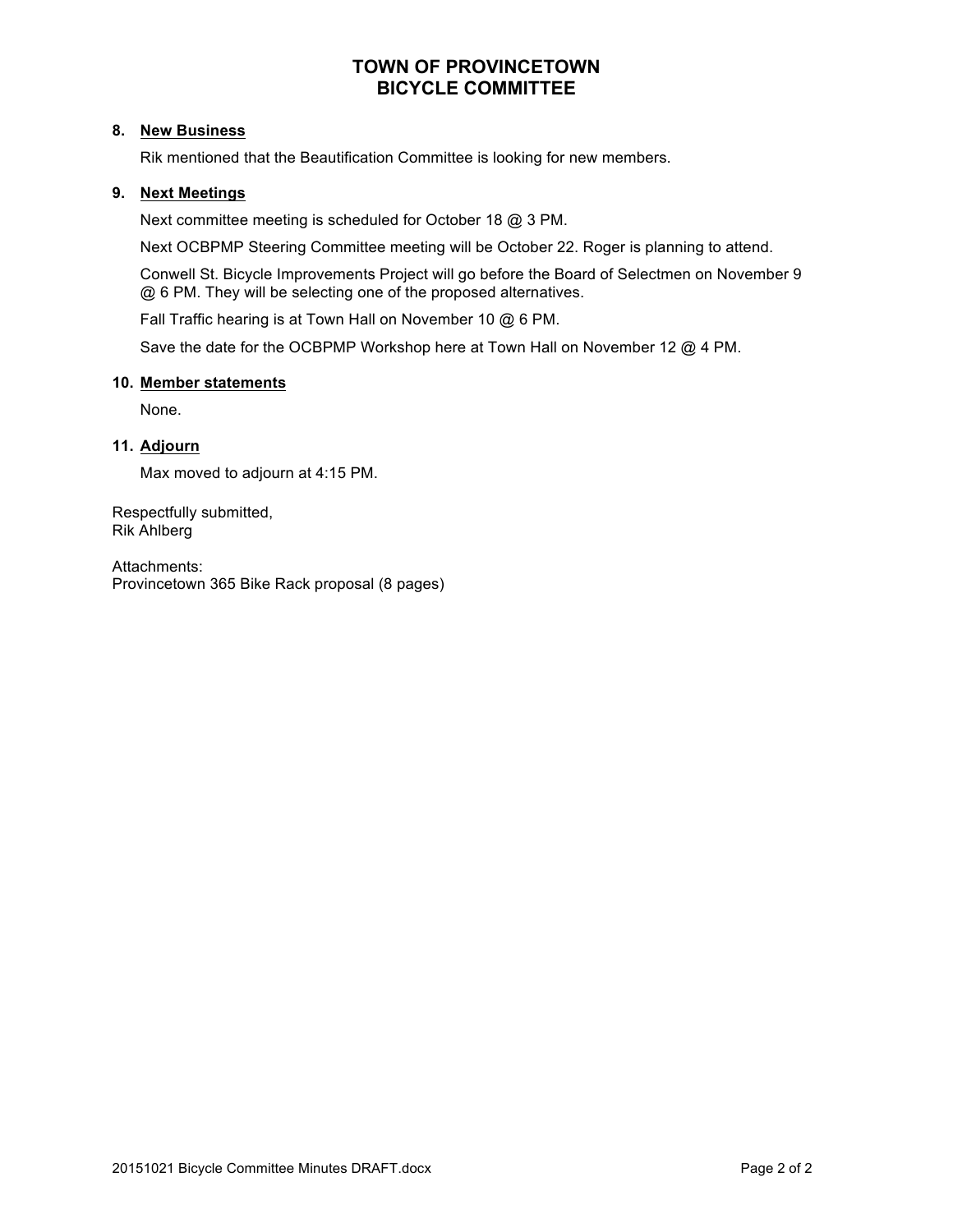### **Pearl St. Landing**





Approximately 40 spaces. Conceptual - not to scale.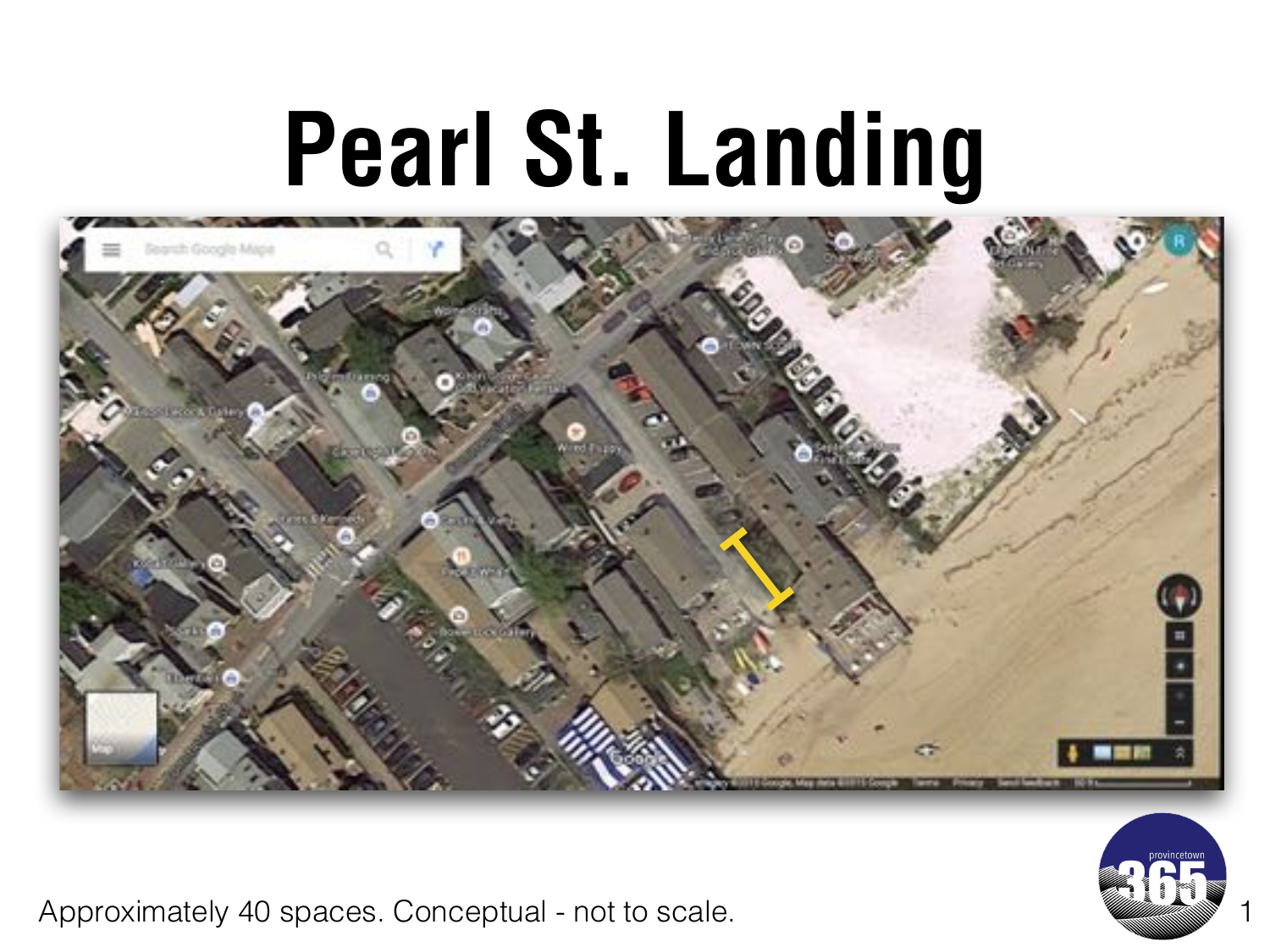# **Pearl St. Landing Concept**



Approximately 26 spaces. Conceptual - not to scale.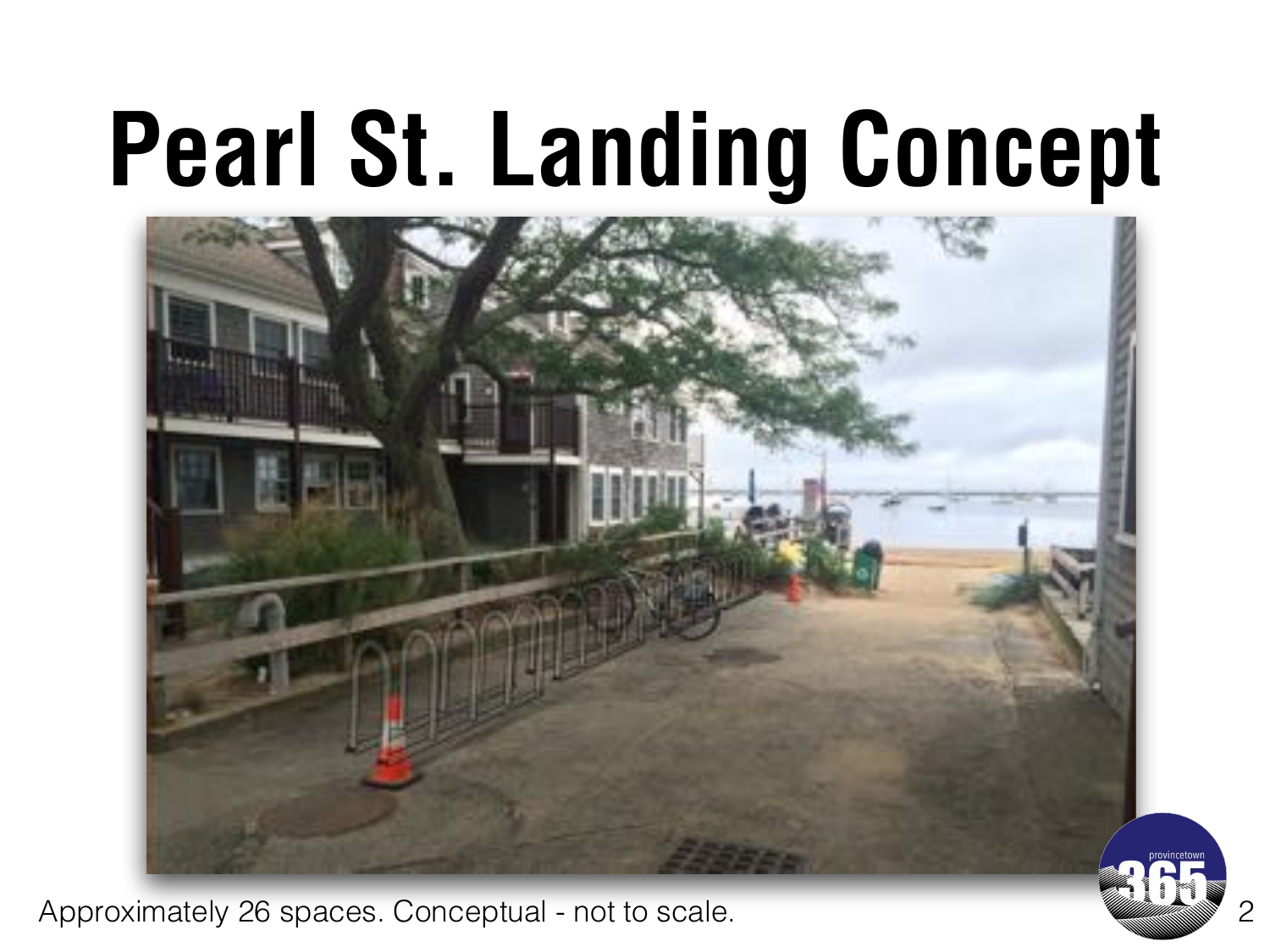### **Johnson St. Lot**





Adjacent to the boardwalk along Pepe's Wharf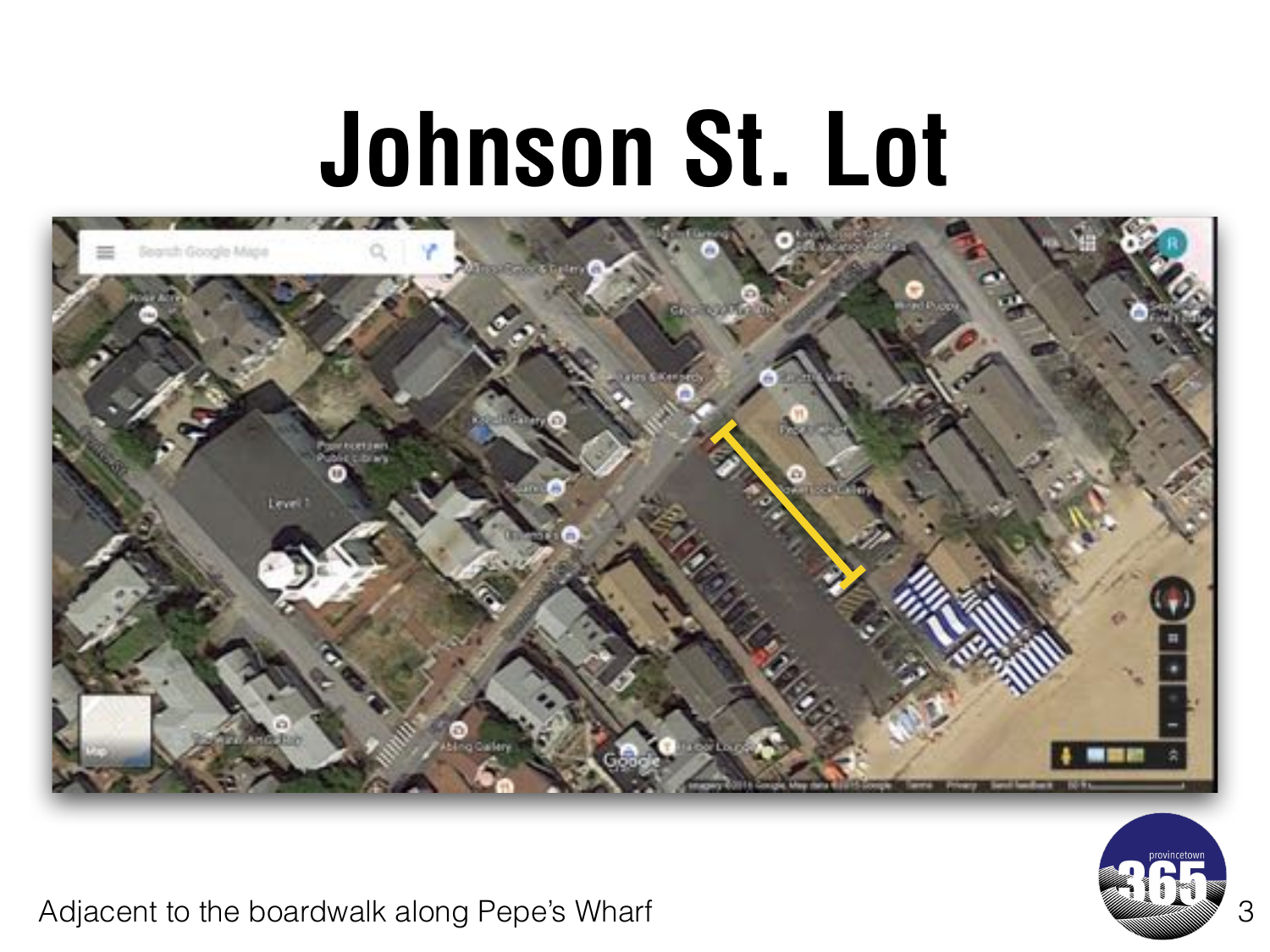## **Johnson St. Lot Concept**



Approximately 66 spaces. Conceptual - not to scale.

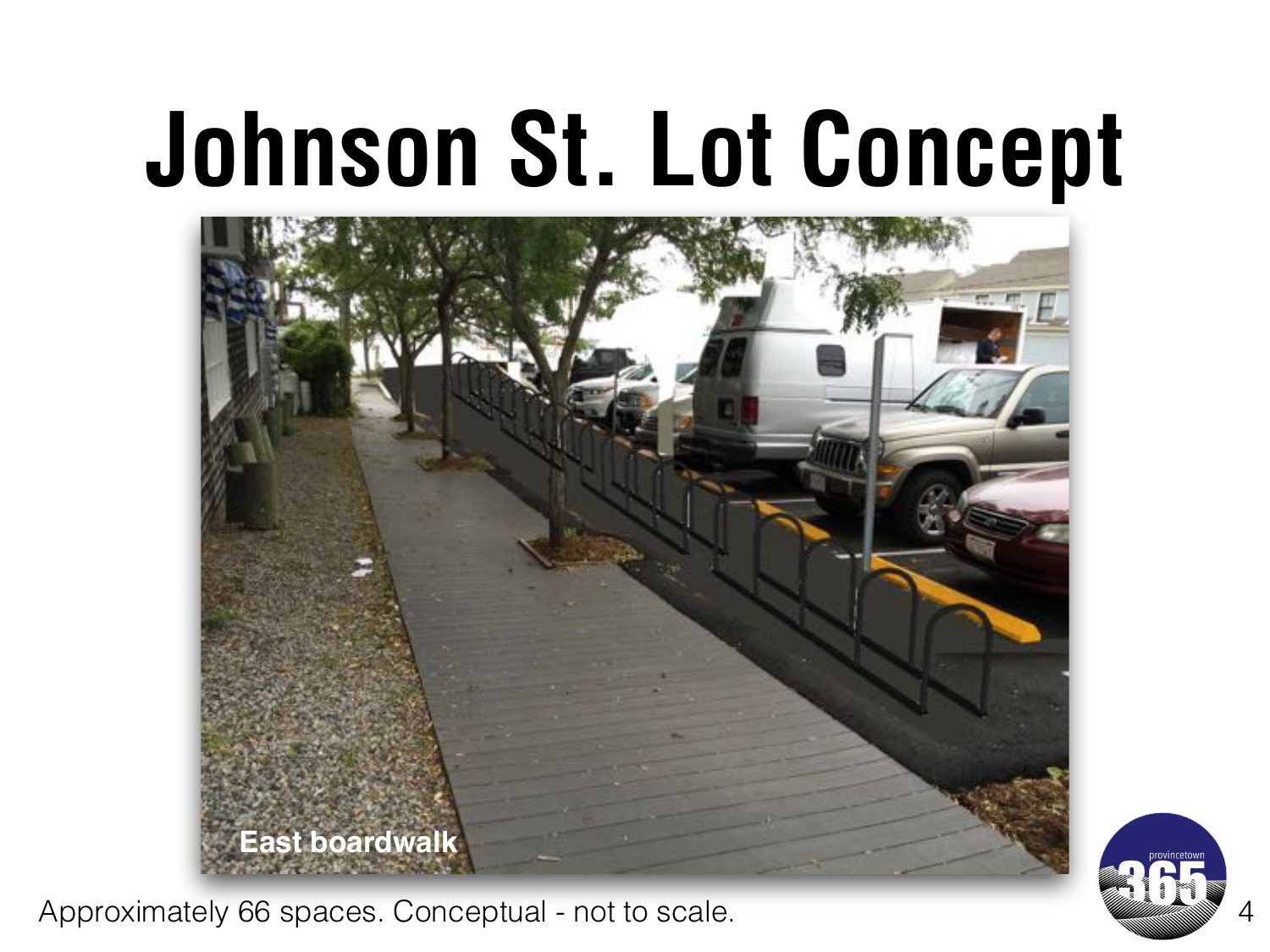## **Court St. Landing**





Between the Firehouse restrooms and Bubala's **5 and 5 and 5 and 5 and 5 and 5 and 5 and 5 and 5 and 5 and 5 and 5 and 5 and 5 and 5 and 5 and 5 and 5 and 5 and 5 and 5 and 5 and 5 and 5 and 5 and 5 and 5 and 5 and 5 and 5**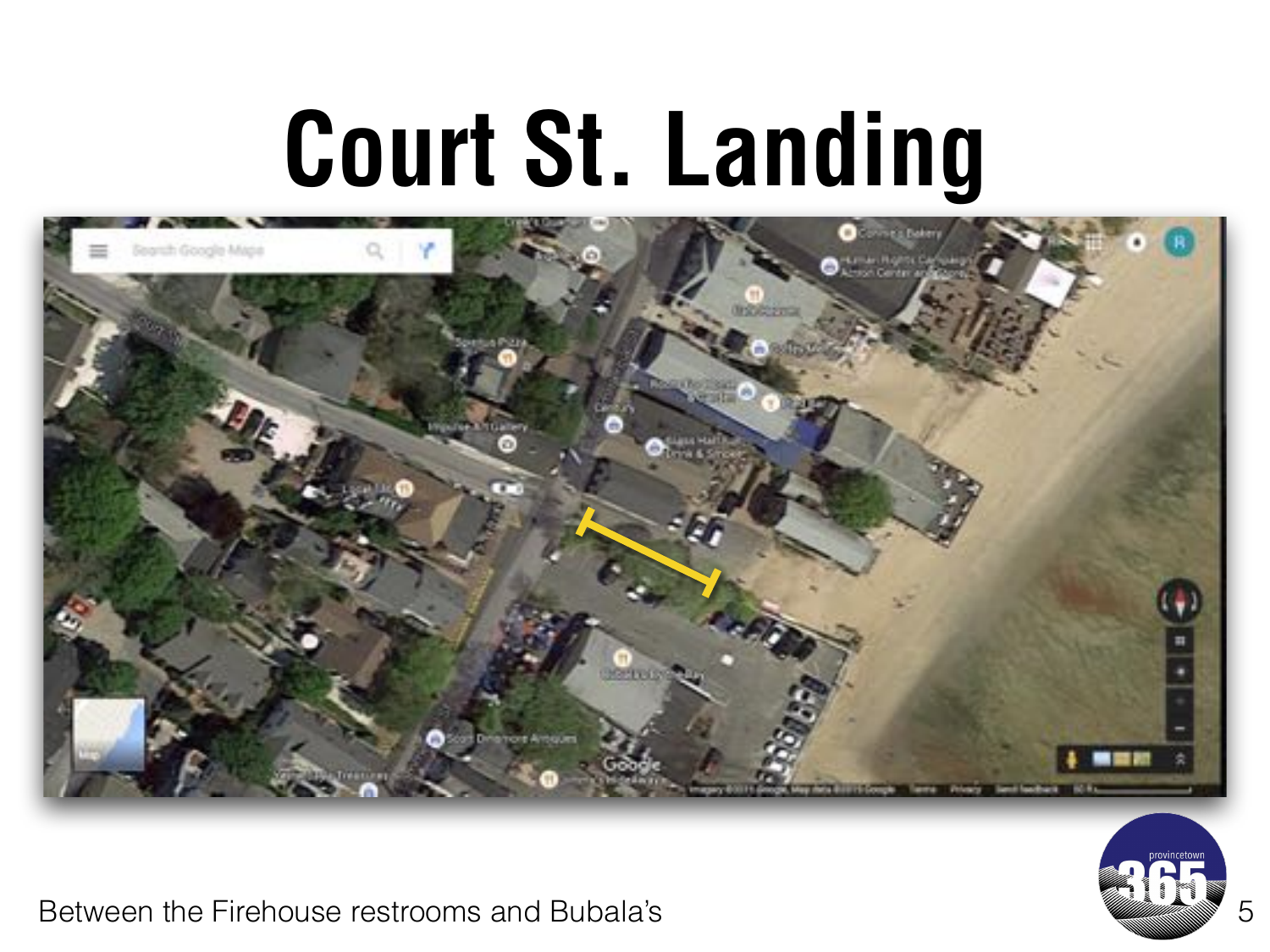# **Court St. Landing Concept**



Approximately 54 spaces. Conceptual - not to scale. **Example 20 and the Conceptual Conceptual** 6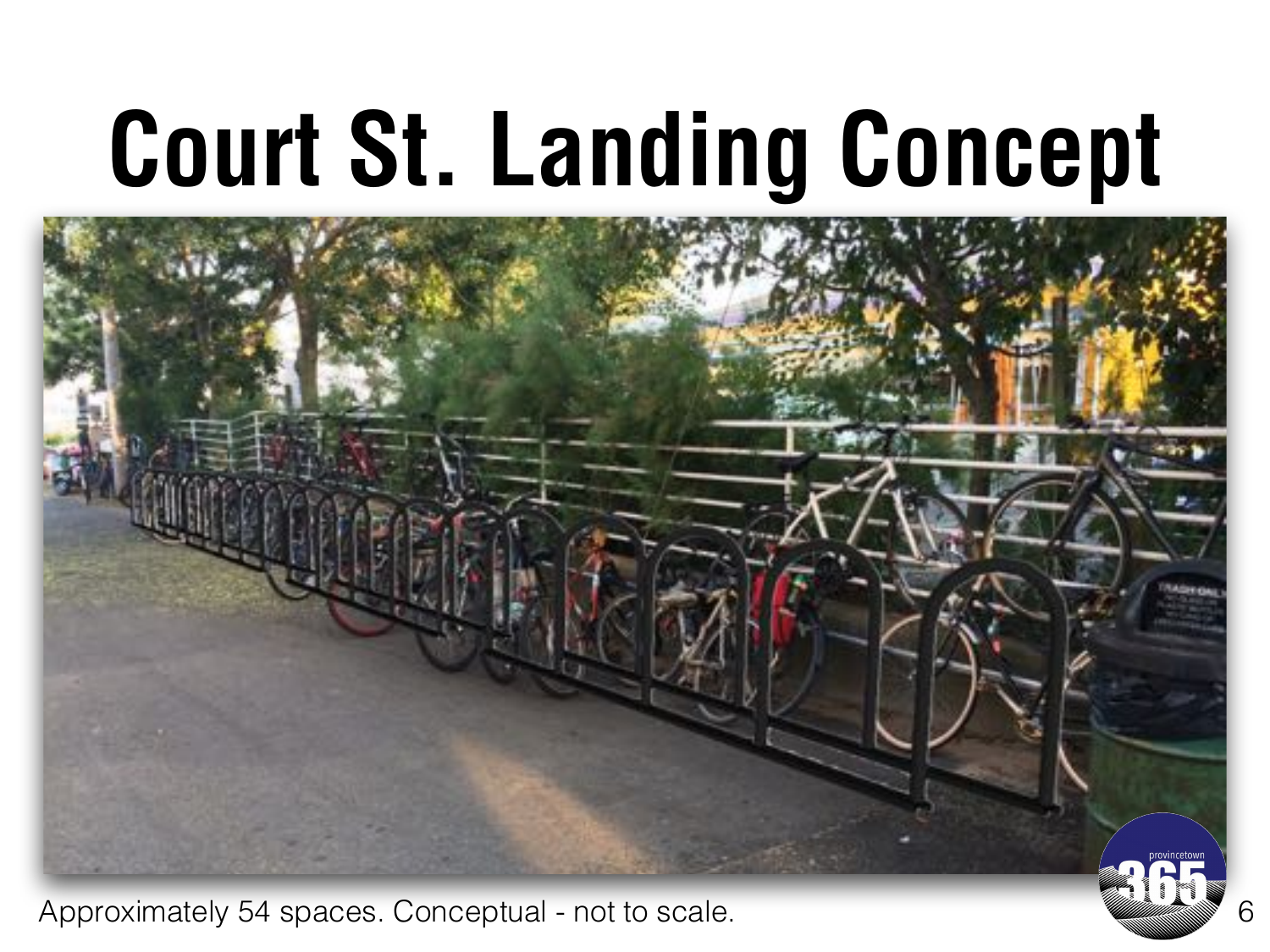# **Proposed Bike Rack Style**



Saris Corral Rack, model 2140 <https://www.sarisparking.com/product/bike-corral/>

Image: Provincetown Library bike corral